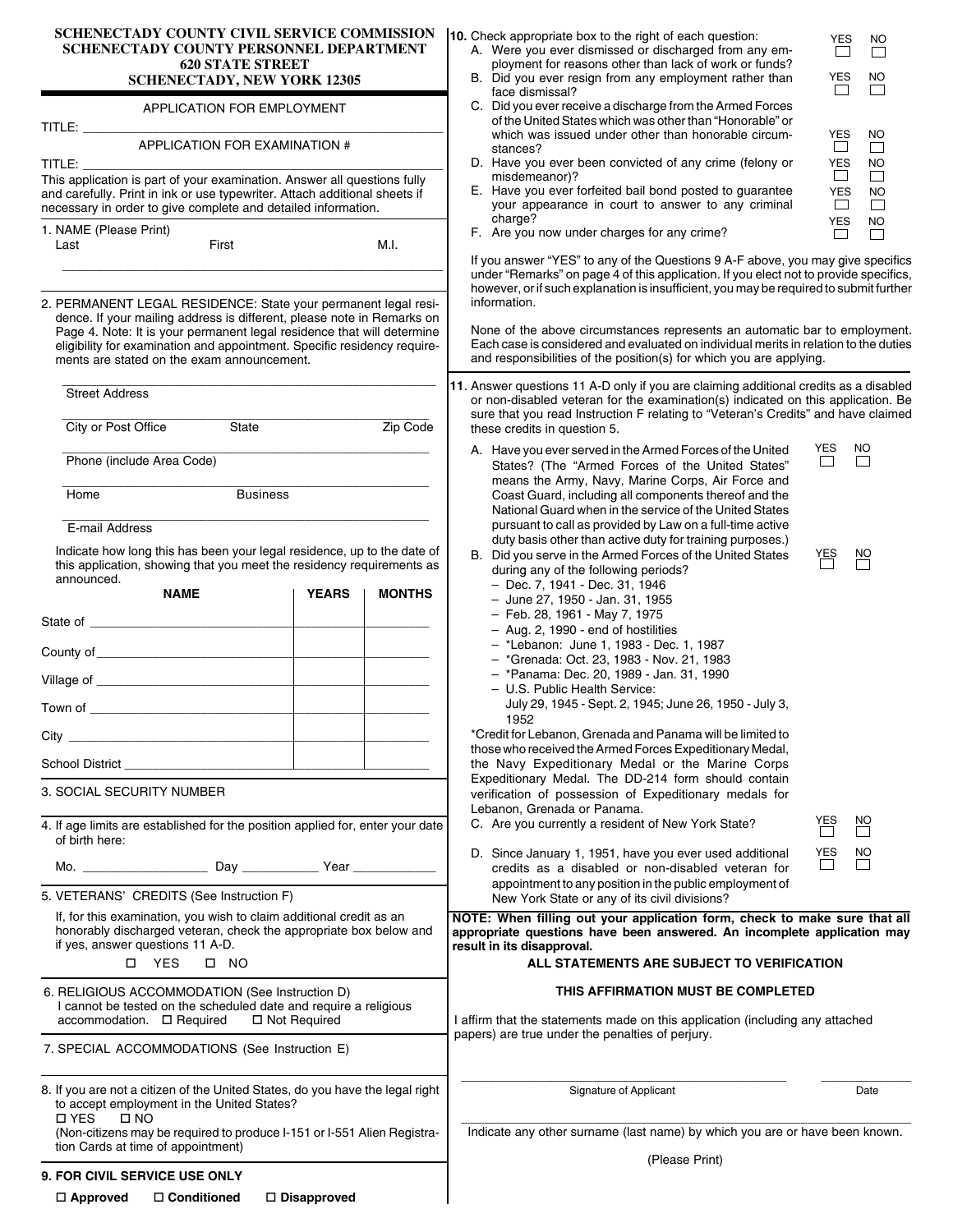| DO NOT<br><b>WRITE</b><br>IN THIS                       |                                                                                                                                                                                                                                                                                                                                                                                                                                                                                                                                                                                                                                                                                                                                                                                                                                                                                                                                                                                                                                                                                           | $-2-$            |                                                |    |                               | DO NOT WRITE IN THIS SPACE<br>Training and Experience |                          |                 |                                    |                                       |                                          |                               |                                      |
|---------------------------------------------------------|-------------------------------------------------------------------------------------------------------------------------------------------------------------------------------------------------------------------------------------------------------------------------------------------------------------------------------------------------------------------------------------------------------------------------------------------------------------------------------------------------------------------------------------------------------------------------------------------------------------------------------------------------------------------------------------------------------------------------------------------------------------------------------------------------------------------------------------------------------------------------------------------------------------------------------------------------------------------------------------------------------------------------------------------------------------------------------------------|------------------|------------------------------------------------|----|-------------------------------|-------------------------------------------------------|--------------------------|-----------------|------------------------------------|---------------------------------------|------------------------------------------|-------------------------------|--------------------------------------|
| COLUMN                                                  |                                                                                                                                                                                                                                                                                                                                                                                                                                                                                                                                                                                                                                                                                                                                                                                                                                                                                                                                                                                                                                                                                           |                  |                                                |    |                               |                                                       | Rated By:<br>Checked By: |                 |                                    |                                       |                                          |                               |                                      |
|                                                         | 12.EDUCATION If credit is claimed for a partially completed college curriculum or correspondence course, attach a list of courses and credit or semester hours<br>completed. Indicate how many credit hours or courses are required for graduation. If required to indicate specific course work, do so on an attached sheet. Do NOT                                                                                                                                                                                                                                                                                                                                                                                                                                                                                                                                                                                                                                                                                                                                                      |                  |                                                |    |                               |                                                       |                          |                 |                                    |                                       |                                          |                               |                                      |
|                                                         | send transcript unless required by announcement.<br>Have you graduated from high school? Yes                                                                                                                                                                                                                                                                                                                                                                                                                                                                                                                                                                                                                                                                                                                                                                                                                                                                                                                                                                                              |                  | If Yes, Name and Location of High School<br>No |    |                               |                                                       |                          |                 |                                    |                                       |                                          |                               |                                      |
|                                                         |                                                                                                                                                                                                                                                                                                                                                                                                                                                                                                                                                                                                                                                                                                                                                                                                                                                                                                                                                                                                                                                                                           |                  |                                                |    |                               |                                                       |                          |                 |                                    |                                       |                                          |                               |                                      |
|                                                         | If you have a high school equivalency diploma, indicate: Issuing Governmental Authority                                                                                                                                                                                                                                                                                                                                                                                                                                                                                                                                                                                                                                                                                                                                                                                                                                                                                                                                                                                                   |                  |                                                |    |                               |                                                       |                          |                 |                                    |                                       | Number                                   |                               |                                      |
|                                                         | Name of School and<br>City in which located                                                                                                                                                                                                                                                                                                                                                                                                                                                                                                                                                                                                                                                                                                                                                                                                                                                                                                                                                                                                                                               |                  | Dates of Attendance (Month and Year)<br>From   | To |                               | Day<br>or<br>Night                                    | Full or<br>Part<br>Time  | No. of<br>Years | Were<br>You<br>Credited Graduated? | Type of Course<br>or<br>Major Subject | Number of<br>College Credits<br>Received | Type of<br>Degree<br>Received | Date Degree<br>Rec'd. or<br>Expected |
| College,<br>University,<br>Professional<br>Or Technical |                                                                                                                                                                                                                                                                                                                                                                                                                                                                                                                                                                                                                                                                                                                                                                                                                                                                                                                                                                                                                                                                                           |                  |                                                |    |                               |                                                       |                          |                 |                                    |                                       |                                          |                               |                                      |
| School<br>Other Schools                                 |                                                                                                                                                                                                                                                                                                                                                                                                                                                                                                                                                                                                                                                                                                                                                                                                                                                                                                                                                                                                                                                                                           |                  |                                                |    |                               |                                                       |                          |                 |                                    |                                       |                                          |                               |                                      |
| or<br><b>Special Courses</b>                            |                                                                                                                                                                                                                                                                                                                                                                                                                                                                                                                                                                                                                                                                                                                                                                                                                                                                                                                                                                                                                                                                                           |                  |                                                |    |                               |                                                       |                          |                 |                                    |                                       |                                          |                               |                                      |
|                                                         | 13. EDUCATION LOANS: Section 50-b of the New York State Civil Service Law requires that all applicants for examination be asked the following questions:<br>1. Have you any loans made or guaranteed by the New York State Higher Education Services Corporation which are currently outstanding? Yes $\Box$<br>2. If so, are you presently in default on any such loan? Yes $\square$                                                                                                                                                                                                                                                                                                                                                                                                                                                                                                                                                                                                                                                                                                    |                  | No <sub>D</sub>                                |    |                               |                                                       |                          |                 |                                    |                                       | No口                                      |                               |                                      |
|                                                         | 14. LICENSES If a license, certificate or other authorization to practice a trade or profession is listed as a requirement on the announcement of the examination (s) for which you are<br>applying, complete the following question: If not currently licensed check this box. $\Box$                                                                                                                                                                                                                                                                                                                                                                                                                                                                                                                                                                                                                                                                                                                                                                                                    |                  |                                                |    |                               |                                                       |                          |                 |                                    |                                       |                                          |                               |                                      |
|                                                         | Name of Trade or Profession                                                                                                                                                                                                                                                                                                                                                                                                                                                                                                                                                                                                                                                                                                                                                                                                                                                                                                                                                                                                                                                               |                  | License Number                                 |    | Granted by (licensing agency) |                                                       |                          |                 |                                    |                                       | City of / State of                       |                               |                                      |
| Specialty                                               |                                                                                                                                                                                                                                                                                                                                                                                                                                                                                                                                                                                                                                                                                                                                                                                                                                                                                                                                                                                                                                                                                           |                  | Date License First Issued                      |    | Registered                    |                                                       | From: (Mo./Yr.)          |                 |                                    | To: (Mo./Yr.)                         |                                          |                               |                                      |
|                                                         | have had military service which includes experience pertinent to the position(s), describe such experience as a separate employment. If your title or duties changed<br>materially in the course of your service in any one organization, indicate such change clearly and as a separate employment. (If more space is needed, attach<br>8 1/2" x 11" sheets of paper.) Under "Duties" for each employment describe the nature of the work personally performed by you, with estimated percentage of time<br>spent on each type of work. State size and kind of working force, if any, supervised by you and the extent of such supervision.<br>FOR EMPLOYMENT: Describe under the headings given below any employment or occupation you have ever had which includes experience that tends to qualify<br>you for the position sought, and as far as possible every other employment, including war service. Begin with your most recent employment and work backward<br>consecutively to your first one. Applicants may be required to furnish satisfactory proof of experience claimed. |                  |                                                |    |                               |                                                       |                          |                 |                                    |                                       |                                          |                               |                                      |
| MO.                                                     | LENGTH OF EMPLOYMENT<br>YR.<br>MO YR                                                                                                                                                                                                                                                                                                                                                                                                                                                                                                                                                                                                                                                                                                                                                                                                                                                                                                                                                                                                                                                      | <b>FIRM NAME</b> |                                                |    |                               | <b>ADDRESS</b>                                        |                          |                 |                                    | <b>CITY AND STATE</b>                 |                                          |                               |                                      |
| FROM /                                                  | TO<br>EARNINGS (Circle One)                                                                                                                                                                                                                                                                                                                                                                                                                                                                                                                                                                                                                                                                                                                                                                                                                                                                                                                                                                                                                                                               |                  | <b>DESCRIBE DUTIES BELOW:</b>                  |    |                               |                                                       |                          |                 |                                    |                                       |                                          |                               |                                      |
| \$                                                      | /WK/MO/YR<br><b>TYPE OF BUSINESS</b>                                                                                                                                                                                                                                                                                                                                                                                                                                                                                                                                                                                                                                                                                                                                                                                                                                                                                                                                                                                                                                                      |                  |                                                |    |                               |                                                       |                          |                 |                                    |                                       |                                          |                               |                                      |
|                                                         | YOUR EXACT TITLE                                                                                                                                                                                                                                                                                                                                                                                                                                                                                                                                                                                                                                                                                                                                                                                                                                                                                                                                                                                                                                                                          |                  |                                                |    |                               |                                                       |                          |                 |                                    |                                       |                                          |                               |                                      |
|                                                         | NAME OF YOUR SUPERVISOR                                                                                                                                                                                                                                                                                                                                                                                                                                                                                                                                                                                                                                                                                                                                                                                                                                                                                                                                                                                                                                                                   |                  |                                                |    |                               |                                                       |                          |                 |                                    |                                       |                                          |                               |                                      |
|                                                         | SUPERVISOR'S TITLE                                                                                                                                                                                                                                                                                                                                                                                                                                                                                                                                                                                                                                                                                                                                                                                                                                                                                                                                                                                                                                                                        |                  |                                                |    |                               |                                                       |                          |                 |                                    |                                       |                                          |                               |                                      |
|                                                         | No. of hours worked per week                                                                                                                                                                                                                                                                                                                                                                                                                                                                                                                                                                                                                                                                                                                                                                                                                                                                                                                                                                                                                                                              |                  |                                                |    |                               |                                                       |                          |                 |                                    |                                       |                                          |                               |                                      |
|                                                         | (exclusive of overtime)                                                                                                                                                                                                                                                                                                                                                                                                                                                                                                                                                                                                                                                                                                                                                                                                                                                                                                                                                                                                                                                                   |                  | <b>REASON FOR LEAVING:</b>                     |    |                               |                                                       |                          |                 |                                    |                                       |                                          |                               |                                      |
| MO<br>FROM                                              | LENGTH OF EMPLOYMENT<br><b>YR</b><br>MO YR<br>$\sqrt{ }$<br>$TO$ /                                                                                                                                                                                                                                                                                                                                                                                                                                                                                                                                                                                                                                                                                                                                                                                                                                                                                                                                                                                                                        | <b>FIRM NAME</b> |                                                |    |                               | <b>ADDRESS</b>                                        |                          |                 |                                    | <b>CITY AND STATE</b>                 |                                          |                               |                                      |
| \$                                                      | EARNINGS (Circle One)<br>/ WK / MO / YR<br><b>TYPE OF BUSINESS</b>                                                                                                                                                                                                                                                                                                                                                                                                                                                                                                                                                                                                                                                                                                                                                                                                                                                                                                                                                                                                                        |                  | DESCRIBE DUTIES BELOW:                         |    |                               |                                                       |                          |                 |                                    |                                       |                                          |                               |                                      |
|                                                         | YOUR EXACT TITLE                                                                                                                                                                                                                                                                                                                                                                                                                                                                                                                                                                                                                                                                                                                                                                                                                                                                                                                                                                                                                                                                          |                  |                                                |    |                               |                                                       |                          |                 |                                    |                                       |                                          |                               |                                      |
|                                                         | NAME OF YOUR SUPERVISOR                                                                                                                                                                                                                                                                                                                                                                                                                                                                                                                                                                                                                                                                                                                                                                                                                                                                                                                                                                                                                                                                   |                  |                                                |    |                               |                                                       |                          |                 |                                    |                                       |                                          |                               |                                      |
|                                                         | SUPERVISOR'S TITLE                                                                                                                                                                                                                                                                                                                                                                                                                                                                                                                                                                                                                                                                                                                                                                                                                                                                                                                                                                                                                                                                        |                  |                                                |    |                               |                                                       |                          |                 |                                    |                                       |                                          |                               |                                      |
|                                                         | No. of hours worked per week                                                                                                                                                                                                                                                                                                                                                                                                                                                                                                                                                                                                                                                                                                                                                                                                                                                                                                                                                                                                                                                              |                  |                                                |    |                               |                                                       |                          |                 |                                    |                                       |                                          |                               |                                      |
|                                                         | (exclusive of overtime)                                                                                                                                                                                                                                                                                                                                                                                                                                                                                                                                                                                                                                                                                                                                                                                                                                                                                                                                                                                                                                                                   |                  | <b>REASON FOR LEAVING:</b>                     |    |                               |                                                       |                          |                 |                                    |                                       |                                          |                               |                                      |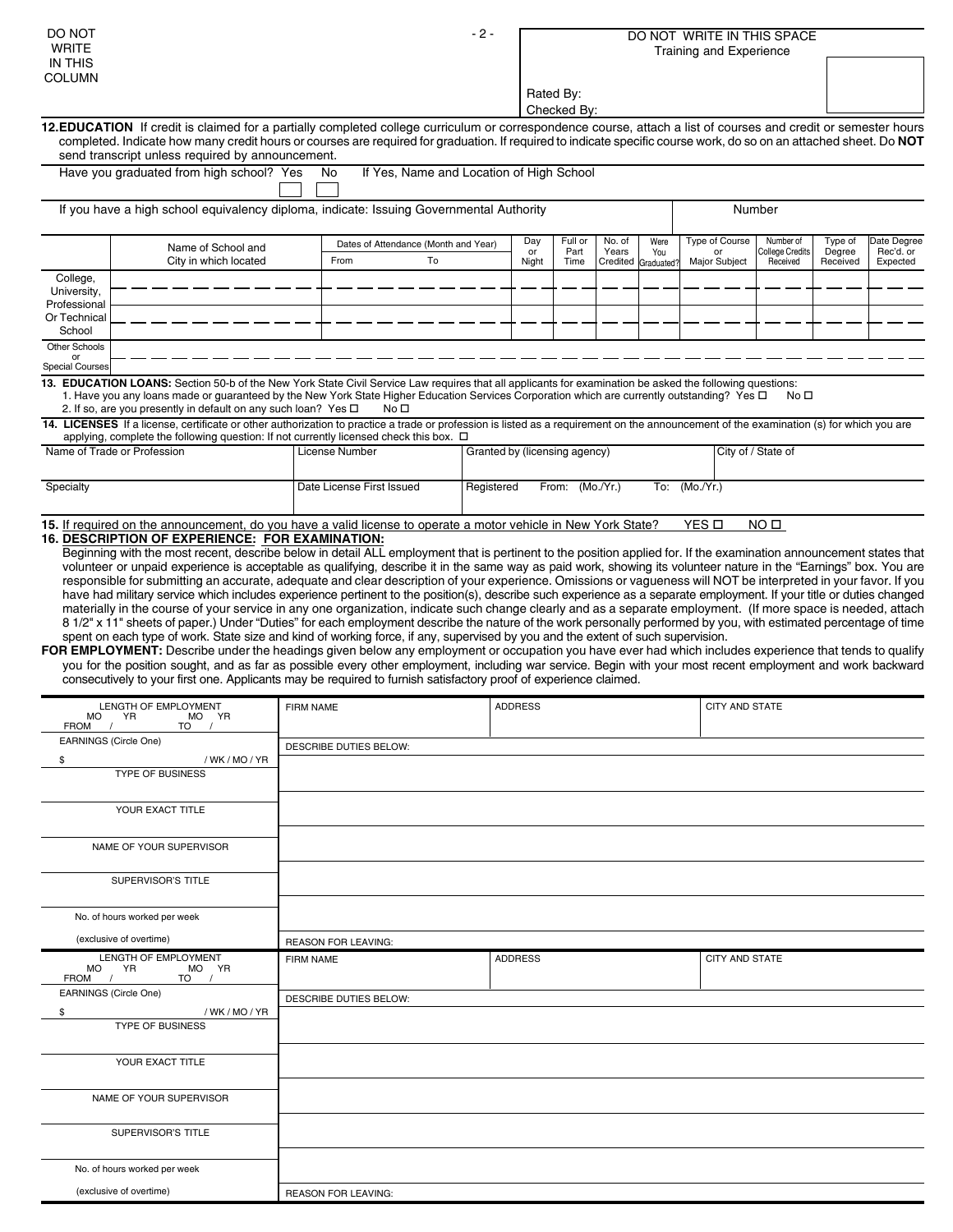| LENGTH OF EMPLOYMENT<br>MO YR MO YR<br>FROM / TO /                  | FIRM NAME                  | <b>ADDRESS</b> | CITY AND STATE |
|---------------------------------------------------------------------|----------------------------|----------------|----------------|
| EARNINGS (Circle One)                                               | DESCRIBE DUTIES BELOW:     |                |                |
| \$<br>/WK/MO/YR                                                     |                            |                |                |
| TYPE OF BUSINESS                                                    |                            |                |                |
| YOUR EXACT TITLE                                                    |                            |                |                |
| NAME OF YOUR SUPERVISOR                                             |                            |                |                |
| SUPERVISOR'S TITLE                                                  |                            |                |                |
| No. of hours worked per week                                        |                            |                |                |
| (exclusive of overtime)                                             | <b>REASON FOR LEAVING:</b> |                |                |
| LENGTH OF EMPLOYMENT<br>MO YR<br>FROM /<br>$MO^{\sim} YR$<br>$TO$ / | FIRM NAME                  | <b>ADDRESS</b> | CITY AND STATE |
| EARNINGS (Circle One)                                               | DESCRIBE DUTIES BELOW:     |                |                |
| \$<br>/ WK / MO / YR                                                |                            |                |                |
| TYPE OF BUSINESS                                                    |                            |                |                |
| YOUR EXACT TITLE                                                    |                            |                |                |
| NAME OF YOUR SUPERVISOR                                             |                            |                |                |
| SUPERVISOR'S TITLE                                                  |                            |                |                |
| No. of hours worked per week                                        |                            |                |                |
| (exclusive of overtime)                                             | <b>REASON FOR LEAVING:</b> |                |                |
|                                                                     |                            |                |                |
| LENGTH OF EMPLOYMENT                                                | <b>FIRM NAME</b>           | <b>ADDRESS</b> | CITY AND STATE |
| MO YR MO YR<br>FROM / TO /                                          |                            |                |                |
| EARNINGS (Circle One)                                               | DESCRIBE DUTIES BELOW:     |                |                |
| \$<br>/WK/MO/YR<br>TYPE OF BUSINESS                                 |                            |                |                |
| YOUR EXACT TITLE                                                    |                            |                |                |
| NAME OF YOUR SUPERVISOR                                             |                            |                |                |
|                                                                     |                            |                |                |
| SUPERVISOR'S TITLE                                                  |                            |                |                |
| No. of hours worked per week                                        |                            |                |                |
| (exclusive of overtime)                                             | <b>REASON FOR LEAVING:</b> |                |                |
| LENGTH OF EMPLOYMENT<br>MO YR<br>MO YR                              | FIRM NAME                  | <b>ADDRESS</b> | CITY AND STATE |
| FROM /<br>$TO$ /<br>EARNINGS (Circle One)                           |                            |                |                |
| \$<br>/WK/MO/YR                                                     | DESCRIBE DUTIES BELOW:     |                |                |
| <b>TYPE OF BUSINESS</b>                                             |                            |                |                |
| YOUR EXACT TITLE                                                    |                            |                |                |
| NAME OF YOUR SUPERVISOR                                             |                            |                |                |
| SUPERVISOR'S TITLE                                                  |                            |                |                |
| No. of hours worked per week                                        |                            |                |                |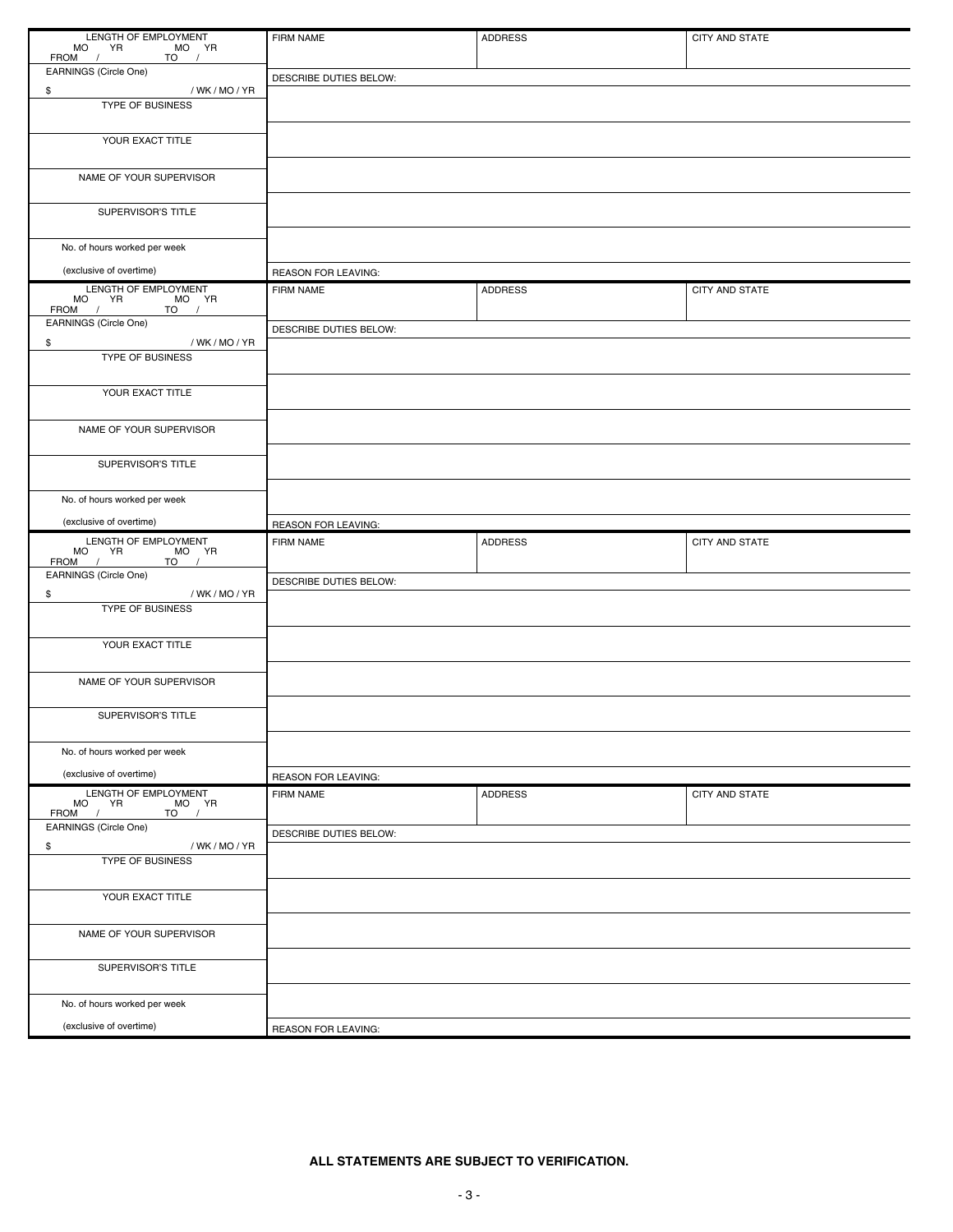### **A. ANNOUNCEMENT OF EXAMINATION**

Before filling out your application, read carefully the announcement for this examination. Refund of fees will not be made to disqualified candidates.

When completing your application be sure to enter, at the top of page 1, the examination number which identifies the examination for which you are filing.

### **B. ADMISSION TO EXAMINATION**

Do not interpret a notice to appear for, or actual participation in the examination, to mean that you have been found to meet fully the announced requirements.

Depending on the time available before an examination, applicants may be admitted to the examination on the basis of statements made on the application or conditionally, without prior review of the application. Such statements may not be reviewed and/or verified until after the examination is held. At that time those candidates not meeting the requirements will be disqualified and notified of such disqualification. Those candidates who are subsequently disqualified after taking the test will NOT be notified of their score.

Notify this agency immediately if you do not receive a notice within three days of the date of examination informing you whether or not you are to be admitted to the examination.

## **C. CHANGE OF ADDRESS**

Notify this agency immediately of any change of address. When writing, give the number and title of examination.

#### **D. RELIGIOUS OBSERVERS**

Most written examinations are held on Saturday. If you are unable to take a test on the date indicated in the examination announcement due to a conflict with a religious observance or practice, check the box "Required" in question 6. We will send you an admission notice with the special arrangements for the time, date and place of your written examination(s).

#### **E. SPECIAL ACCOMMODATIONS**

If you are a person with a disability or if you are in the military and need a reasonable accommodation in order to participate in the examination, you may either describe the accommodation you need in the remarks section below or write to or call the Schenectady County Civil Service Department on (518) 388-4233 no later than the last date of filing for this examination. Your request must include examination number and title and the type of special arrangements required.

#### **F. VETERANS CREDITS**

If you are making a claim for veterans credits with this application, be sure you read the following information very carefully:

Any claim for additional credits as a disabled or non-disabled war veteran for the examination should be made with this application. If you are claiming veterans credits, you must check  $(V)$  the appropriate category in question 5 and answer all questions 11 A-D. Failure to do so, accurately and completely, may result in a denial of your claim.

If you are claiming credits as a disabled war veteran, you must in addition to meeting the requirements as indicated by a "YES" answer to question 11 A-C and a "NO" answer to question 11D, be certified by the veteran's administration as being disabled in the actual performance of duty in any war; that the disability is rated at ten (10) percent or more and that the disability exists at the time of application for appointment or promotion.

All claims and grants of veterans credits are tentative and must be verified through inspection of discharge papers and other related documents, as necessary, prior to the establishment of the eligible list. You will be advised as to which documents must be produced by you for this verification. All statements you make in support of your claim for additional credits are subject to investigation and substantiation by this agency. In the event of subsequent disclosure of any material misstatement or fraud in this claim, your appointment may be rescinded and you may be disqualified from further appointment on which you have been granted additional credits as a result of such material misstatement or fraud.

#### NOTE:

Effective 1/1/98 any candidate who is currently serving in the Armed Forces of the United States on a full-time active duty basis, other than active duty for training, may file for Veteran's Credit on an examination prior to the list being established.

Additional Veteran's Credit will be granted to qualifying candidates (proof of Active Duty must be provided) on a conditional basis. A candidate receiving conditional Veteran's Credits must be restricted from certification using the credits until the appropriate documentary proof indicating that the service was in time of war and that the individual received an honorable discharge or was released under honorable circumstances has been presented. It is the candidate's responsibility to provide such proof to Civil Service in order to have the restriction removed and be certified at a score including the Veteran's Credits. Until such documentation is submitted, a candidate may only be certified with the examination score, not including the Veteran's Credits.

In conformance with Section 85-a (effective 9/17/02) of Civil Service Law, children of firefighters and police officers killed in the line of duty shall be entitled to receive an additional ten points in a competitive examination for original appointment in the same municipality in which his or her parent has served. If you are qualified to participate in this examination and are a child of a firefighter or police officer killed in the line of duty in this municipality, please inform this office when you submit your application for examination. A candidate claiming such credit has a minimum of two months from the application deadline to provide the necessary documentation to verify additional credit eligibility. However, no credit may be added after the eligible list has been established.

Any member of the armed forces who properly filed, within the announced filing period, an application for a competitive examination but was unable to participate in the examination due to active military service, will be provided with a special make-up examination under the terms and conditions deemed appropriate by the State Department of Civil Service an/or local Civil Service agency. (Check with Civil Service personnel for more information.)

Individuals serving on active duty in the armed forces during the filing period for a Civil Service examination, or individuals who have been discharged with other than a dishonorable discharge after the filing period has commenced will be permitted to file an application for examination no later than ten business days before the scheduled examination date, or the last date to file, whichever is later. A special make-up examination will be provided under the terms and conditions deemed appropriate by the State Department of Civil Service and/or local Civil Service agency. (Check with Civil Service personnel for more information.)

No Veteran's Credit may be granted after the establishment of the eligible list.

THE NEW YORK STATE HUMAN RIGHTS LAW PROHIBITS DISCRIMINATION IN EMPLOYMENT BECAUSE OF AGE, RACE, CREED, COLOR, NATIONAL ORIGIN, SEX, SEXUAL ORIENTATION, DISABILITY, MARITAL STATUS, OR CRIMINAL RECORD. ACCORDINGLY, NOTHING IN THIS APPLICATION FORM SHOULD BE VIEWED AS EXPRESSING, DIRECTLY OR INDIRECTLY, ANY LIMITATION, SPECIFICATION, OR DISCRIMINATION AS TO AGE, RACE, CREED, COLOR, NATIONAL ORIGIN, SEX, SEXUAL ORIENTATION, DISABILITY, MARITAL STATUS, OR CRIMINAL RECORD IN CONNECTION WITH EMPLOYMENT.

REMARKS: (Use this space to provide any additional information, as necessary. If more space is required, attach additional 8 1/2 x 11 sheets).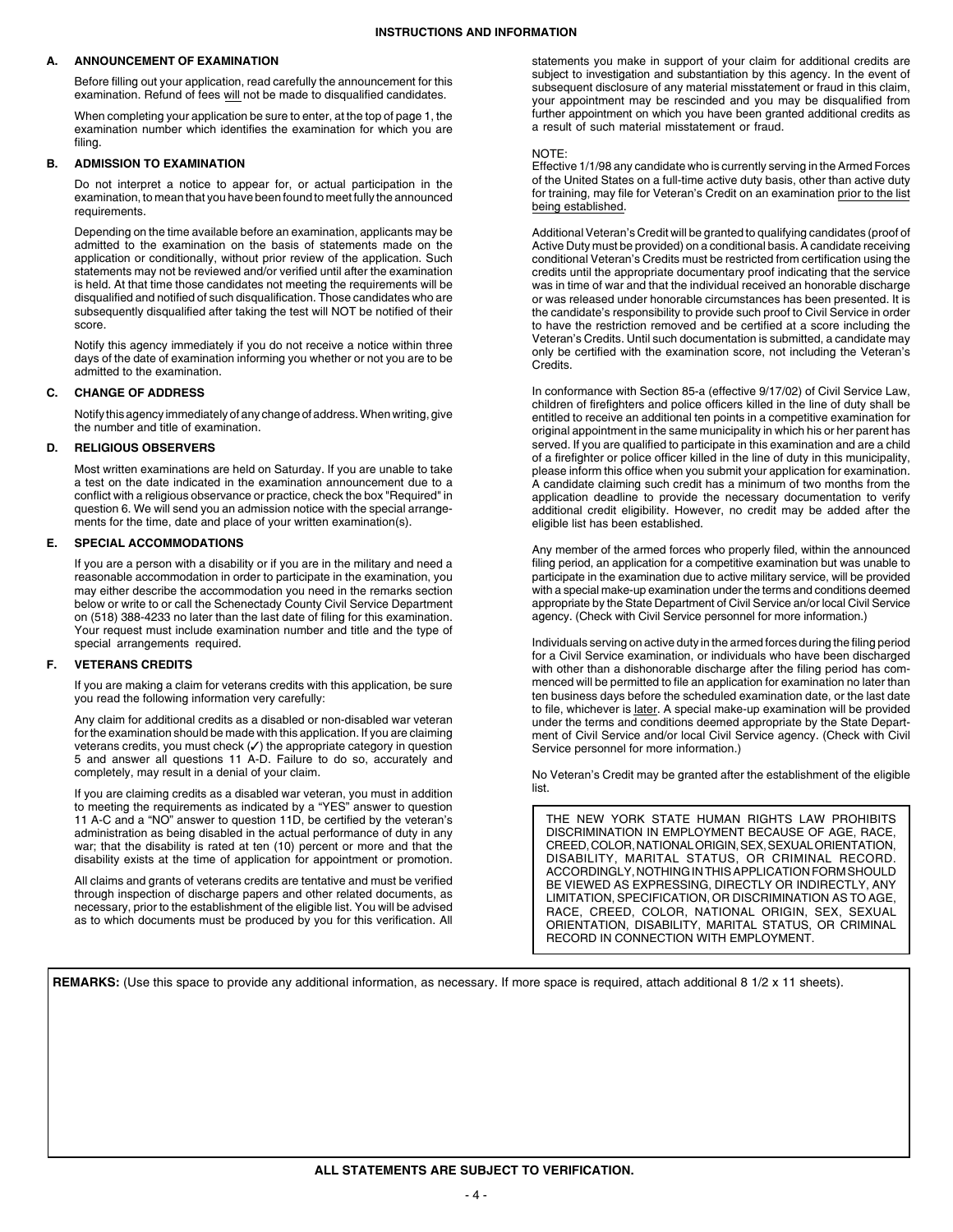# **GENERAL CONDITIONS**

- 1. A FEE OF **\$15.00** IS REQUIRED FOR EACH SEPARATELY-NUMBERED EXAMINATION FOR WHICH YOU APPLY. THE REQUIRED FEE MUST ACCOMPANY YOUR APPLICATION. SEND **CERTIFIED CHECK** OR **MONEY ORDER** PAYABLE TO THE SCHENECTADY COUNTY CIVIL SERVICE COMMISSION. **CASH AND PERSONAL CHECKS WILL NOT BE ACCEPTED**. AS **NO REFUND WILL BE MADE**, YOU ARE URGED TO COMPARE YOUR QUALIFICATIONS CAREFULLY WITH THE REQUIREMENTS FOR ADMISSION AND FILE ONLY FOR THOSE EXAMINATIONS FOR WHICH YOU ARE CLEARLY QUALIFIED. **APPLICATION FEE WILL BE WAIVED FOR** (1) THOSE APPLICANTS WHO ARE UNEMPLOYED AND PRIMARILY RESPONSIBLE FOR THE SUPPORT OF A HOUSEHOLD; (2) THOSE APPLICANTS WHO ARE RECEIVING SSI OR PUBLIC ASSISTANCE (TANF, FAMILY ASSISTANCE OR SAFETY NET ASSISTANCE); (3) THOSE APPLICANTS CERTIFIED AS JTPA/WIA ELIGIBLE. IF YOU WISH TO APPLY FOR A FEE WAIVER, YOU MUST COMPLETE THE **FEE WAIVER FORM** AND ATTACH IT TO YOUR APPLICATION. FEE WAIVER FORMS ARE OBTAINED AT THE CIVIL SERVICE OFFICE.
- 2. SENIORITY: (FOR PROMOTION EXAMS ONLY) SENIORITY CREDIT WILL BE ADDED TO AN ELIGIBLE SCORE BASED ON CONTINUOUS PERMANENT COMPETITIVE CLASS SERVICE IN THE JURISDICTION HOLDING THE EXAMINATION. SERVICE WOULD BE CREDITED UP TO AND INCLUDING THE DATE OF EXAMINATION AS FOLLOWS:

| LESS THAN 1 YEAR                                                        | $(1 \cdot 0)$ |  |  | 11 YEARS - 15 YEARS 3.0 |     |
|-------------------------------------------------------------------------|---------------|--|--|-------------------------|-----|
| 1 YEAR - 5 YEARS                                                        | 1.0           |  |  | 16 YEARS - 20 YEARS     | 4 O |
| $6$ YEARS $-10$ YEARS $2.0$                                             |               |  |  | 21 YEARS - 25 YEARS 5.0 |     |
| EACH ADDITIONAL 5 YEARS WILL BE CREDITED 1 POINT IN ACCORDANCE WITH THE |               |  |  |                         |     |
| ABOVE SCHEDULE.                                                         |               |  |  |                         |     |

- 3. UNLESS OTHERWISE NOTIFIED, CANDIDATES ARE PERMITTED TO USE QUIET, HAND-HELD, SOLAR OR BATTERY POWERED CALCULATORS. DEVICES WITH TYPEWRITER KEYBOARDS, `SPELL CHECKERS,' `PERSONAL DIGITAL ASSISTANTS,' `ADDRESS BOOKS,' `LANGUAGE TRANSLATORS,' `DICTIONARIES,' OR ANY SIMILAR DEVICES ARE **PROHIBITED.** YOU MAY NOT BRING BOOKS OR OTHER REFERENCE MATERIAL.
- 4. APPLICATIONS MAY BE OBTAINED AT THE OFFICE OF THE SCHENECTADY COUNTY CIVIL SERVICE COMMISSION. CANDIDATES WILL BE NOTIFIED OF THE TIME AND PLACE OF THE EXAMINATION.
- 5. APPLICATIONS POSTMARKED AFTER MIDNIGHT OF THE LAST FILING DATE WILL NOT BE CONSIDERED ELIGIBLE FOR THIS EXAMINATION.
- 6. CANDIDATES WHO FAIL THE EXAMINATION, OR WHO FAIL TO APPEAR FOR THE EXAMINATION AS SCHEDULED, WILL BE ELIMINATED FROM FURTHER CONSIDERATION FOR PURPOSES OF THIS COMPETITION. UNLESS OTHERWISE SPECIFIED, THE FINAL RANK ORDER OF THE ELIGIBLE LIST WILL BE DETERMINED ON THE BASIS OF THE SCORES RECEIVED ON THE WRITTEN TEST, PLUS VETERANS CREDITS WHERE APPROPRIATE.
- 7. ACCEPTED CANDIDATES WILL BE NOTIFIED WHEN AND WHERE TO APPEAR FOR EXAMINATION. IF AN APPLICATION IS REJECTED, DUE NOTICE WILL BE SENT.
- 8. THE ELIGIBLE LIST ESTABLISHED AS A RESULT OF THIS EXAMINATION WILL REMAIN IN FORCE FOR AT LEAST ONE YEAR AND MAY BE EXTENDED BY THE CIVIL SERVICE COMMISSION FOR A MAXIMUM OF FOUR YEARS.
- 9. INQUIRIES MAY BE MADE AS TO CHARACTER AND ABILITY AND ALL STATEMENTS MADE BY CANDIDATES ARE SUBJECT TO VERIFICATION.
- 10. RELIGIOUS ACCOMMODATION-HANDICAPPED PERSONS ACCOMMODATION-ACTIVE MILITARY MEMBERS: IF SPECIAL ARRANGEMENTS FOR TESTING ARE REQUIRED, INDICATE THIS UNDER THE "REMARKS" SECTION ON YOUR APPLICATION.
- 11. PERSONS HOLDING A PERMANENT POSITION IN THIS TITLE, IN THIS DEPARTMENT ARE NOT ELIGIBLE FOR ADMITTANCE TO THIS EXAMINATION.
- 12. THIS WRITTEN EXAMINATION IS BEING PREPARED AND RATED BY THE NEW YORK STATE DEPARTMENT OF CIVIL SERVICE IN ACCORDANCE WITH SECTION 23-2 OF THE CIVIL SERVICE LAW. THE PROVISIONS OF THE NEW YORK STATE CIVIL SERVICE RULES AND REGULATIONS DEALING WITH THE RATING OF EXAMINATIONS WILL APPLY TO THIS WRITTEN EXAMINATION.
- 13. THE MINIMUM QUALIFICATIONS LISTED IN THIS ANNOUNCEMENT HAVE BEEN APPROVED BY THE SCHENECTADY COUNTY CIVIL SERVICE COMMISSION FOR THE PURPOSE OF EVALUATING A CANDIDATE'S EDUCATION, TRAINING AND EXPERIENCE TO DETERMINE ADMISSION TO THIS EXAMINATION. THE COMMISSION IS CONDUCTING THIS EXAMINATION TO ESTABLISH A CIVIL SERVICE ELIGIBLE LIST WHICH WILL BE CERTIFIED TO APPOINTING AUTHORITIES TO FILL AVAILABLE VACANCIES. CANDIDATES WHOSE NAMES ARE CERTIFIED FOR APPOINTMENT HAVE ONLY MET THE MINIMUM QUALIFICATIONS TO TAKE THE EXAMINATION.